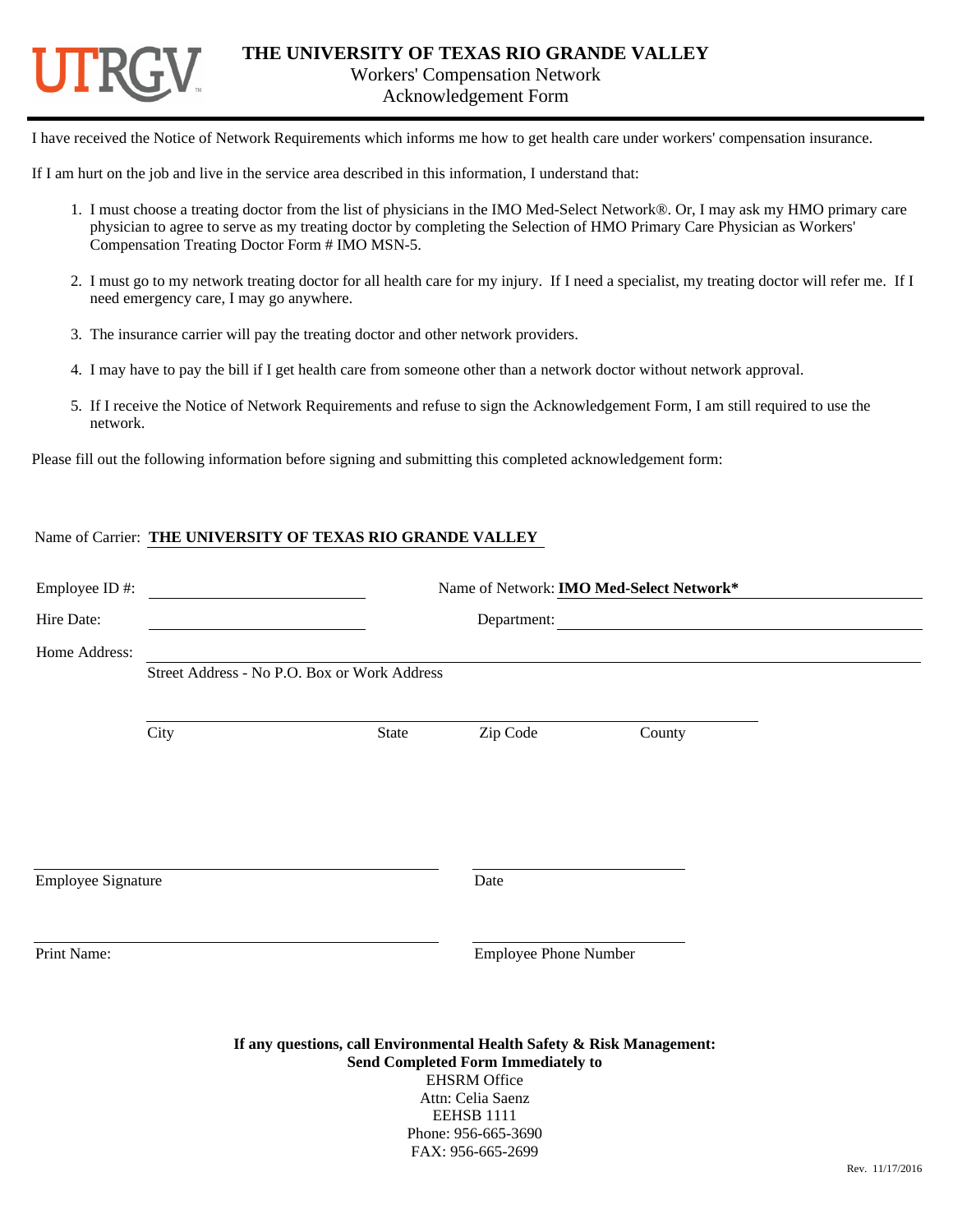

### **THE UNIVERSITY OF TEXAS RIO GRANDE VALLEY**

Detailed description of Injury/Incident

To be completed by the **EMPLOYEE**

| A. EMPLOYEE INFORMATION:                                                                                                                                         |                         |                                                                                     |                 |                                                                                                                          |    |           |
|------------------------------------------------------------------------------------------------------------------------------------------------------------------|-------------------------|-------------------------------------------------------------------------------------|-----------------|--------------------------------------------------------------------------------------------------------------------------|----|-----------|
| Injured Employee Name:<br>Email Address:<br><u> 1989 - Johann John Stein, markin film ar yn y brenin y brenin y brenin y brenin y brenin y brenin y brenin y</u> |                         |                                                                                     |                 |                                                                                                                          |    |           |
| Home Address:                                                                                                                                                    |                         |                                                                                     | City/State/Zip: |                                                                                                                          |    |           |
| $SS#$ :                                                                                                                                                          | DOB:                    | SEX(M/F)                                                                            |                 | Phone #:                                                                                                                 |    |           |
| <b>Marital Status:</b>                                                                                                                                           | Married Spouse Name:    |                                                                                     |                 |                                                                                                                          |    |           |
| Widowed                                                                                                                                                          | Single                  | Separated<br>$\blacksquare$                                                         | Divorced        |                                                                                                                          |    |           |
| <b>B. DEPARTMENT INFORMATION:</b>                                                                                                                                |                         |                                                                                     |                 |                                                                                                                          |    |           |
| Department Name:                                                                                                                                                 |                         |                                                                                     | Supervisor:     | <u> 1980 - John Stein, amerikansk politiker (</u>                                                                        |    |           |
| Job Title:                                                                                                                                                       |                         | Campus Location (City):                                                             |                 | Campus Phone #:                                                                                                          |    |           |
| C. INJURY INFORMATION:                                                                                                                                           |                         |                                                                                     |                 |                                                                                                                          |    |           |
| Date of Injury:                                                                                                                                                  | Location of Injury:     | and the company of the company of                                                   |                 | Time of Injury:                                                                                                          | AM | PM        |
| Type of Injury:                                                                                                                                                  |                         | <b>INCIDENT ONLY</b> (No medical attention at this time) <b>MEDICAL TREATMENT</b> * |                 |                                                                                                                          |    |           |
| * Who did <b>YOU</b> select as your treating doctor/facility within the network?                                                                                 |                         |                                                                                     |                 |                                                                                                                          |    |           |
| Who witnessed the injury/accident/incident? If any, list Names(s) and Campus or Home phone number(s).                                                            |                         |                                                                                     |                 |                                                                                                                          |    |           |
|                                                                                                                                                                  |                         |                                                                                     |                 |                                                                                                                          |    |           |
| 1. Explain how and why this injury occurred: (Provide as much detail as possible.) * Use additional page, if necessary.                                          |                         |                                                                                     |                 |                                                                                                                          |    |           |
|                                                                                                                                                                  |                         |                                                                                     |                 |                                                                                                                          |    |           |
|                                                                                                                                                                  |                         |                                                                                     |                 |                                                                                                                          |    |           |
|                                                                                                                                                                  |                         |                                                                                     |                 |                                                                                                                          |    |           |
|                                                                                                                                                                  |                         |                                                                                     |                 |                                                                                                                          |    |           |
|                                                                                                                                                                  |                         |                                                                                     |                 |                                                                                                                          |    |           |
| Did you notify your supervisor?                                                                                                                                  | Yes<br>No               | If YES, Date and Time of Notification:                                              |                 | <u> 1990 - Johann Barbara, politik eta politik eta politik eta politik eta politik eta politik eta politik eta p</u> oli | AM | <b>PM</b> |
| Cut/Laceration<br>Burn                                                                                                                                           | <b>Bruise</b><br>Strain | Needlestick<br>Fall<br>$\mathbf{I}$                                                 |                 | Repetitive Motion<br>Exposure                                                                                            |    |           |
| $\vert$ Other                                                                                                                                                    |                         |                                                                                     |                 |                                                                                                                          |    |           |
|                                                                                                                                                                  |                         |                                                                                     |                 |                                                                                                                          |    |           |
|                                                                                                                                                                  |                         | <b>LEFT</b>                                                                         | <b>RIGHT</b>    |                                                                                                                          |    |           |
|                                                                                                                                                                  |                         |                                                                                     |                 |                                                                                                                          |    |           |
|                                                                                                                                                                  | Ankle<br>Foot           |                                                                                     |                 | Head<br>Face                                                                                                             |    |           |
|                                                                                                                                                                  | Lower Leg               |                                                                                     |                 | Nose                                                                                                                     |    |           |
|                                                                                                                                                                  | Upper Leg               |                                                                                     |                 | Eye(s)                                                                                                                   |    |           |
|                                                                                                                                                                  | Hip                     |                                                                                     |                 | Mouth                                                                                                                    |    |           |
|                                                                                                                                                                  | Knee                    |                                                                                     |                 | Neck                                                                                                                     |    |           |
|                                                                                                                                                                  | Shoulder                |                                                                                     |                 | <b>Upper Back</b>                                                                                                        |    |           |
|                                                                                                                                                                  | Upper Arm               |                                                                                     |                 | Lower Back                                                                                                               |    |           |
|                                                                                                                                                                  | Lower Arm<br>Elbow      |                                                                                     |                 | <b>Buttocks</b><br>Abdomen (Including Groin)                                                                             |    |           |
|                                                                                                                                                                  | Wrist                   |                                                                                     |                 | Pelvis                                                                                                                   |    |           |
|                                                                                                                                                                  | Hand                    |                                                                                     |                 | Chest                                                                                                                    |    |           |
|                                                                                                                                                                  | Fingers                 |                                                                                     |                 |                                                                                                                          |    |           |
| Please designate the injured body part(s) as reported above.                                                                                                     |                         |                                                                                     |                 |                                                                                                                          |    |           |
|                                                                                                                                                                  |                         |                                                                                     |                 |                                                                                                                          |    |           |

**CERTIFICATION:** The above statement is true and accurate to the best of my knowledge:

Injured Employee Signature: Date:

**Disclosure of your Social Security Number ("SSN")** is required in order for The University of Texas System to report as required to the Texas Department of Insurance as mandated by state law. Further disclosure of your SSN is governed by the Public Information Act (Chapter 552 of the Texas Government Code) and other applicable law.